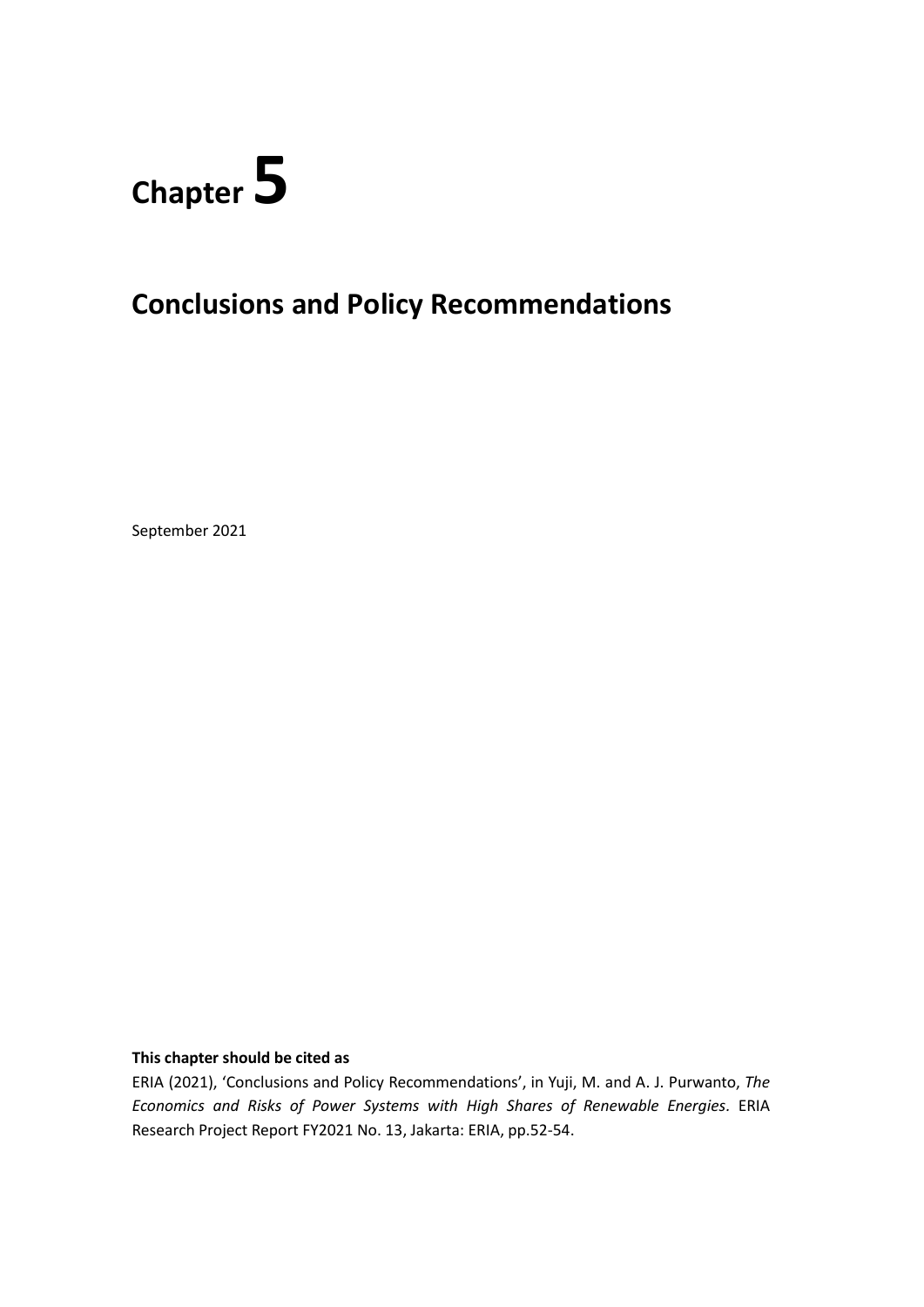## Chapter 5

### Conclusions and Policy Recommendations

### **1. Conclusions**

- (1) High shares of renewable energies can only be achieved with strong policy measures against climate change.
- $\checkmark$  Variable renewable energies (VRE), i.e., solar photovoltaic (PV) and wind, would be diffused in the targeted regions if people accept strong policy measures to combat climate change. The reasons why we need strong measures are: (i) solar PV has intermittency, (ii) the capacity credit of solar PV is lower than that of thermal power, (iii) wind power is expected to be more costly than fossil fuels and other renewables, and (iv) fossil fuel prices are not projected to rise considerably in the long term because of anticipated ambitious climate actions worldwide. Even if solar PV costs fall further to the 2050 levels, its diffusion would still require strong policy measures.
- $\checkmark$  Hydro and geothermal power are expected to penetrate fully with strong policy measures and grid interconnection expansion. However, it should be noted that hydropower may be affected by seasonal fluctuations that have not been taken into account in this study, and geothermal power would be exploited only in limited countries, such as Indonesia and Viet Nam.
- Given these limitations and the challenges associated with the expansion of renewables, the maximum exploitation of hydro potentials by grid interconnection expansion is one of the most efficient measures for achieving a high share of renewable energy.
- If strong policy measures, such as the implementation of feed-in tariff systems, are realised in the targeted nations, VRE capacities would expand more rapidly. In this case, solar PV will be diffused rapidly in such countries/regions as Thailand, Peninsular Malaysia, and Viet Nam, whilst wind power will emerge in Viet Nam. This is partly because these regions are not endowed with large hydropower potential to meet demand, so they have to rely on solar PV and wind power instead.
- $\checkmark$  At the same time, if the governments introduce strong policy measures against climate change, both coal- and gas-fired power may be less cost-competitive in the long term, and their outputs would decrease in all the regions, whilst Singapore would utilise gas-fired power with carbon capture and storage (CCS).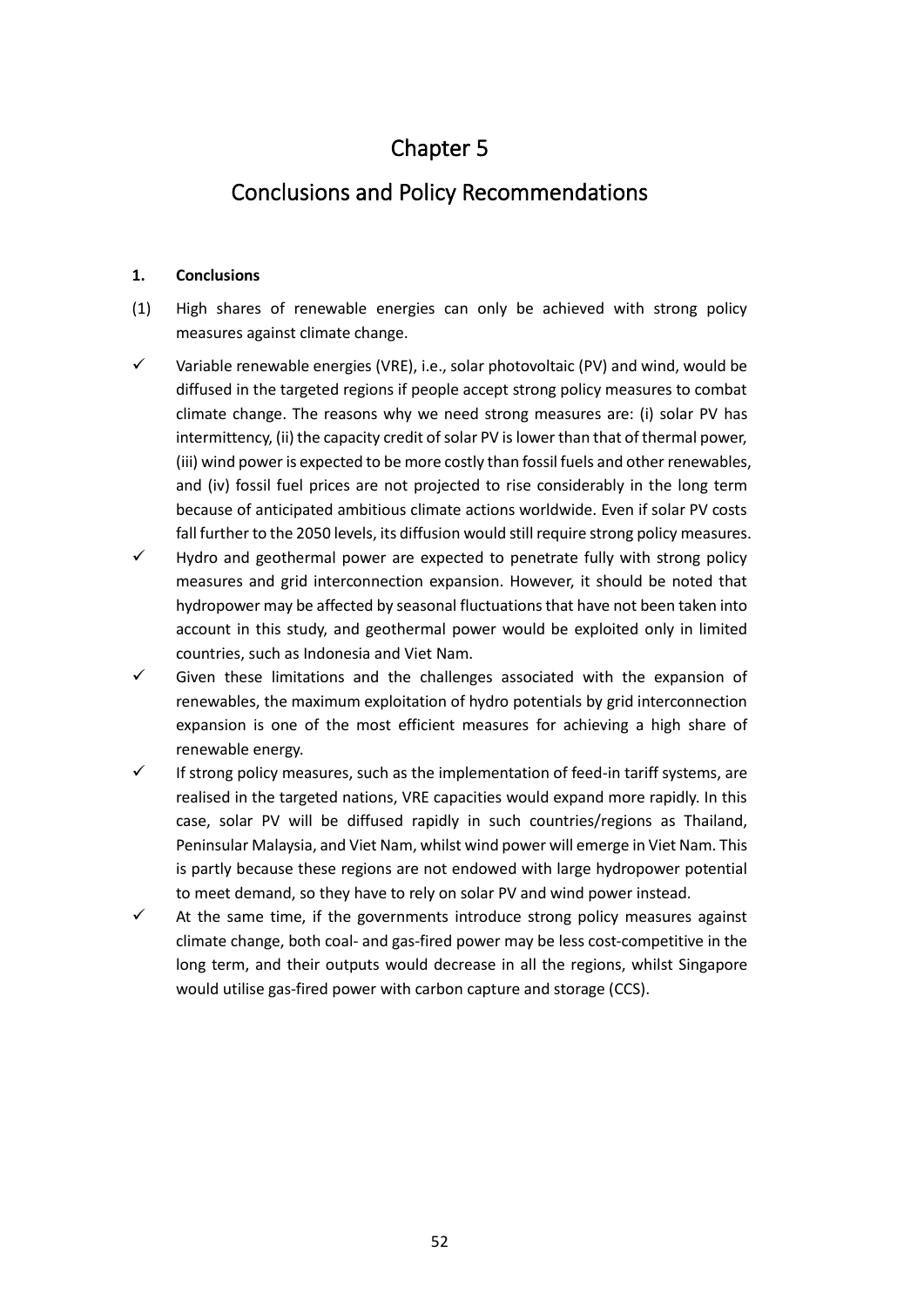- (2) Further investment in grid interconnection can also contribute greatly to  $CO<sub>2</sub>$ emissions reduction, cost minimisation, and energy security.
- $\checkmark$  Grid interconnection enhancement would help to maximise the utilisation of the carbon-free and less expensive hydropower potential, especially in Lao PDR and Myanmar; with larger deployment of hydro facilities, investment in further expansion of grid interconnection would lead to lower  $CO<sub>2</sub>$  emissions and total costs at the same time.
- $\checkmark$  If the share of VRE exceeds 15%, the required battery capacities would increase rapidly, resulting in considerable cost hikes. This constitutes a major challenge related to high VRE penetration. With larger use of grid interconnection and hydropower, however, the required capacities of solar PV and batteries become smaller.
- $\checkmark$  The net benefits of interconnection would increase in line with strong policy measures. They would also rise as the grid capacities expand beyond the planned levels.
- $\checkmark$  Interconnection expansion would contribute to achieving higher shares of renewables, reducing the dependence on thermal power with imports of liquefied natural gas and other fuels. This would translate to the enhancement of the energy security of the region.
- (3) The optimal energy mix may change with explicit consideration of higher fossil fuel prices, external costs, and economic development levels.
- $\checkmark$  Higher fossil fuel prices and the internalisation of external costs on fossil fuels would have similar effects to higher carbon pricing. These would lead to higher renewable ratios because of the higher relative competitiveness of renewables. Internalising health-related external costs on fossil fuels may drastically reduce the optimal thermal power shares.
- ✓ With different intensities of decarbonisation policies, dependent on the degree of economic development, grid interconnection may contribute to the redistribution of income, although with possible increases in  $CO<sub>2</sub>$  emissions.
- (4) Nuclear can be a viable option as a proven low-carbon technology.
- $\checkmark$  In the hypothetical case without nuclear capacity limits, nuclear power would be introduced massively in Singapore, Peninsular Malaysia, Thailand, and Viet Nam if the governments introduce strong policy measures against climate change. However, in the countries/regions endowed with large renewable resources, the introduction of nuclear power may not be a priority.
- $\checkmark$  Nuclear can contribute to the further reduction of CO<sub>2</sub> emissions and total costs. Pursuing the cost-optimal mix of low-carbon technologies would involve the promotion of nuclear power. However, intrinsic problems related to accident risks and waste management have to be addressed properly.